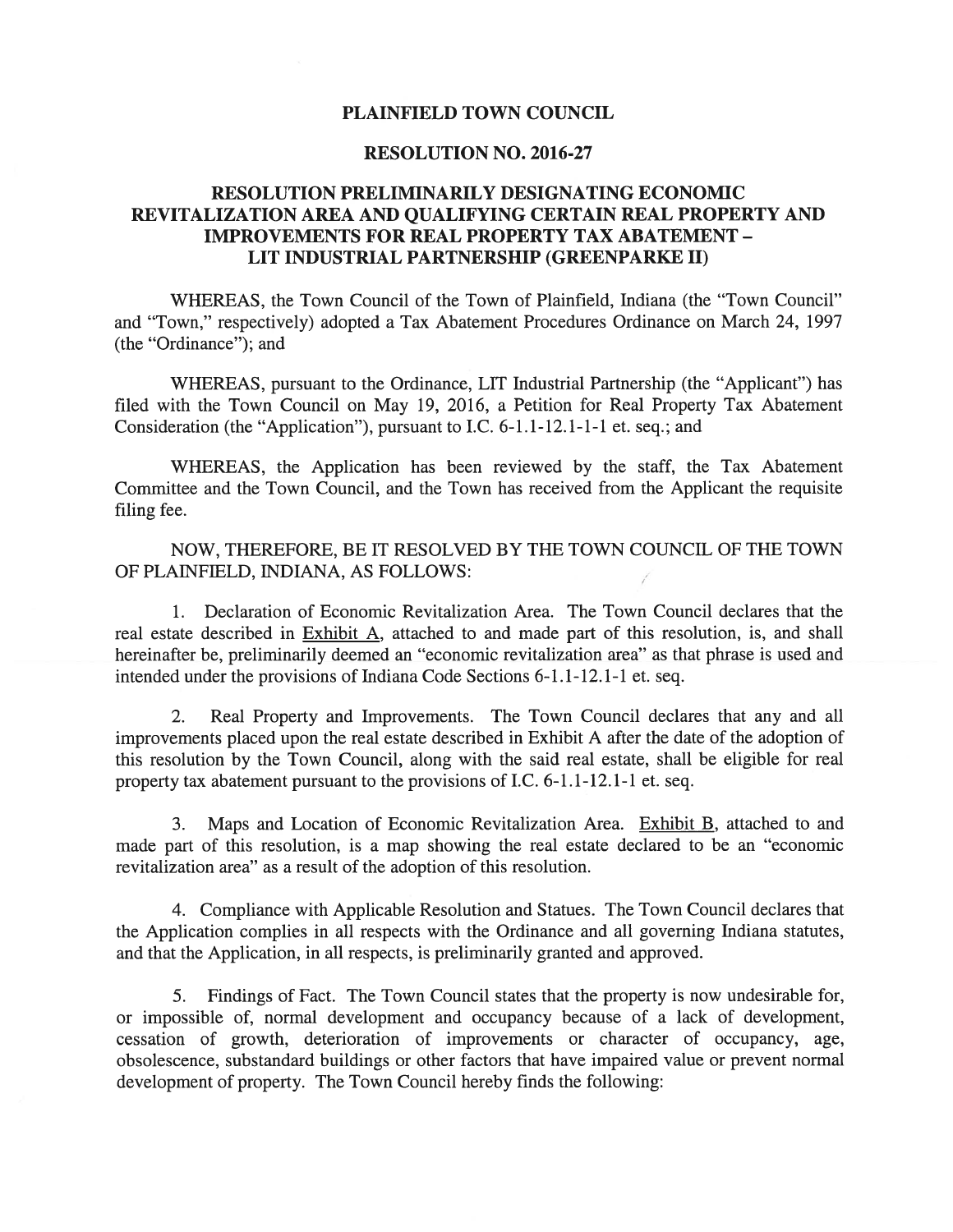- (a) The estimate contained in the Application of the value of the Applicant's project is reasonable;
- (b) The employment numbers contained in the Application, if any, are reasonably expected;
- (c) The salaries reported in the Application related to such employment, if any, are reasonable; and
- (d) The benefits reported in the Application to be received from the Applicant's project are sufficient to justify the deduction.

6. Abatement Duration. Based upon the provisions of the Ordinance, the Town Council declares that <sup>a</sup> ten (10) year abatement duration, as requested by Applicant, meets the requirements of the Ordinance.

7. Effective Date. This resolution shall be effective immediately upon its passage, subject to the notice and hearing provisions of I.C. 6-1.1-2.1-2.5. The hearing contemplated by said statute shall be held at the time and place of the meeting of the Town Council on June 27, 2016, to wit: Plainfield Town Hall, 206 W. Main Street, Plainfield, Indiana, at 7 p.m. local time. At such meeting the Town Council shall take final action determining whether the qualifications for an economic revitalization area (as to the real estate) have been met, and shall confirm, modify and confirm, or rescind this resolution. Such determination and final action by the Council shall be binding upon all affected parties; subject to the appeal procedures contemplated by I.C. 6-1.1-12.1-1 et. seq.

8. Filing With Hendricks County Authorities. Upon the adoption of this resolution, the Clerk-Treasurer of the Town shall cause <sup>a</sup> certified copy of this resolution, including the legal description of the previously described real estate and attached map, to be filed with the Hendricks County Assessor and/or such other Hendricks County Government officials as shall be necessary to make the Applicant eligible to file for property tax abatement as to the real property and improvements contemplated by the Application.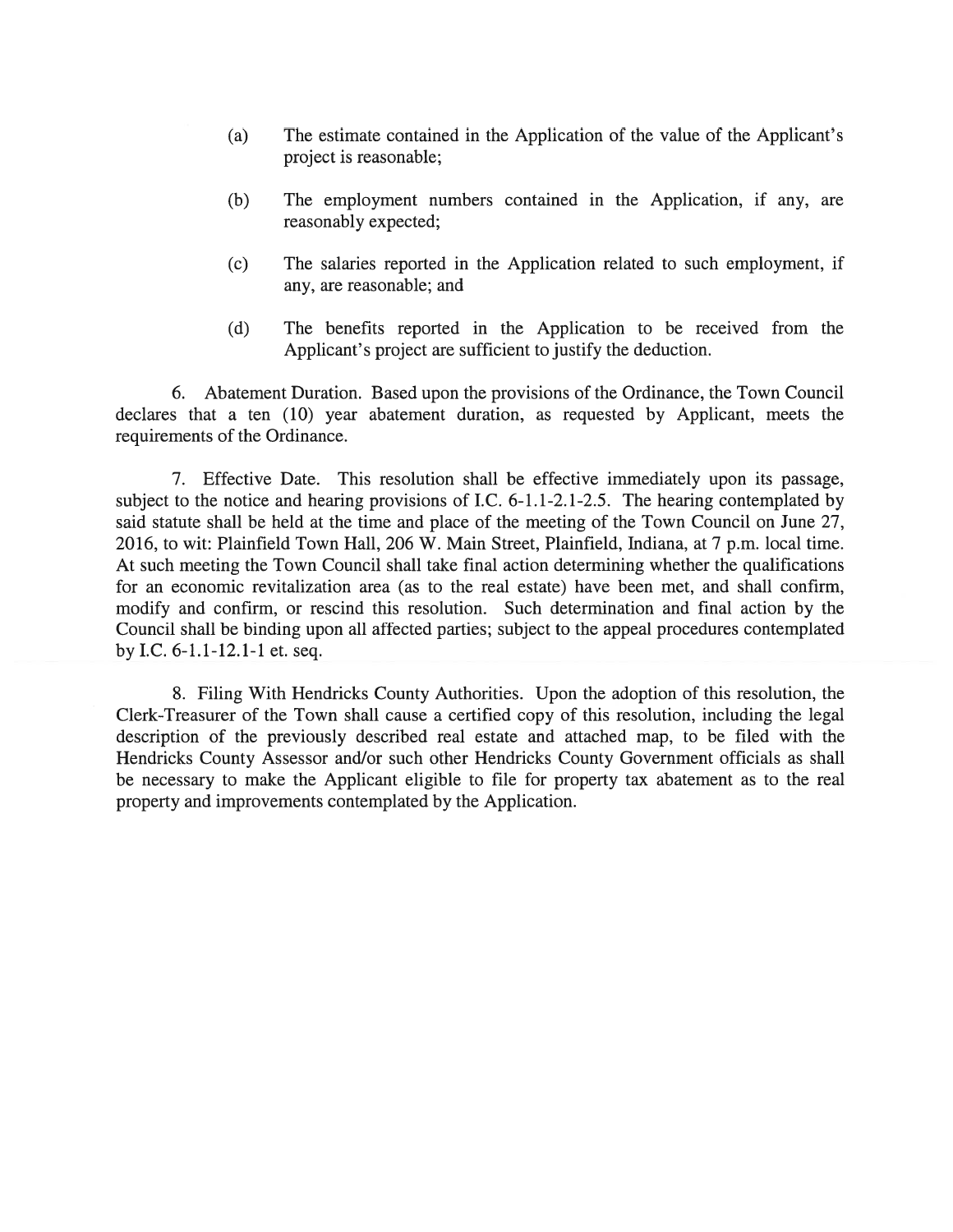Adopted by the Town Council of the Town of Plainfield, Indiana this 13<sup>th</sup> day of June, 2016.

Dan Bridget/

TOWN COUNCIL, TOWN OF PLAINFIELD HENDRICKS COUNTY, INDIANA 7. Robin G. Brandgard, President Kent McPhail Jill In Bill Kirchoff Lance K. Angle  $\overline{)}$ m CRA,

Atte

Wesley R. Bennett, Clerk-Treasurer of the Town of Plainfield, Indiana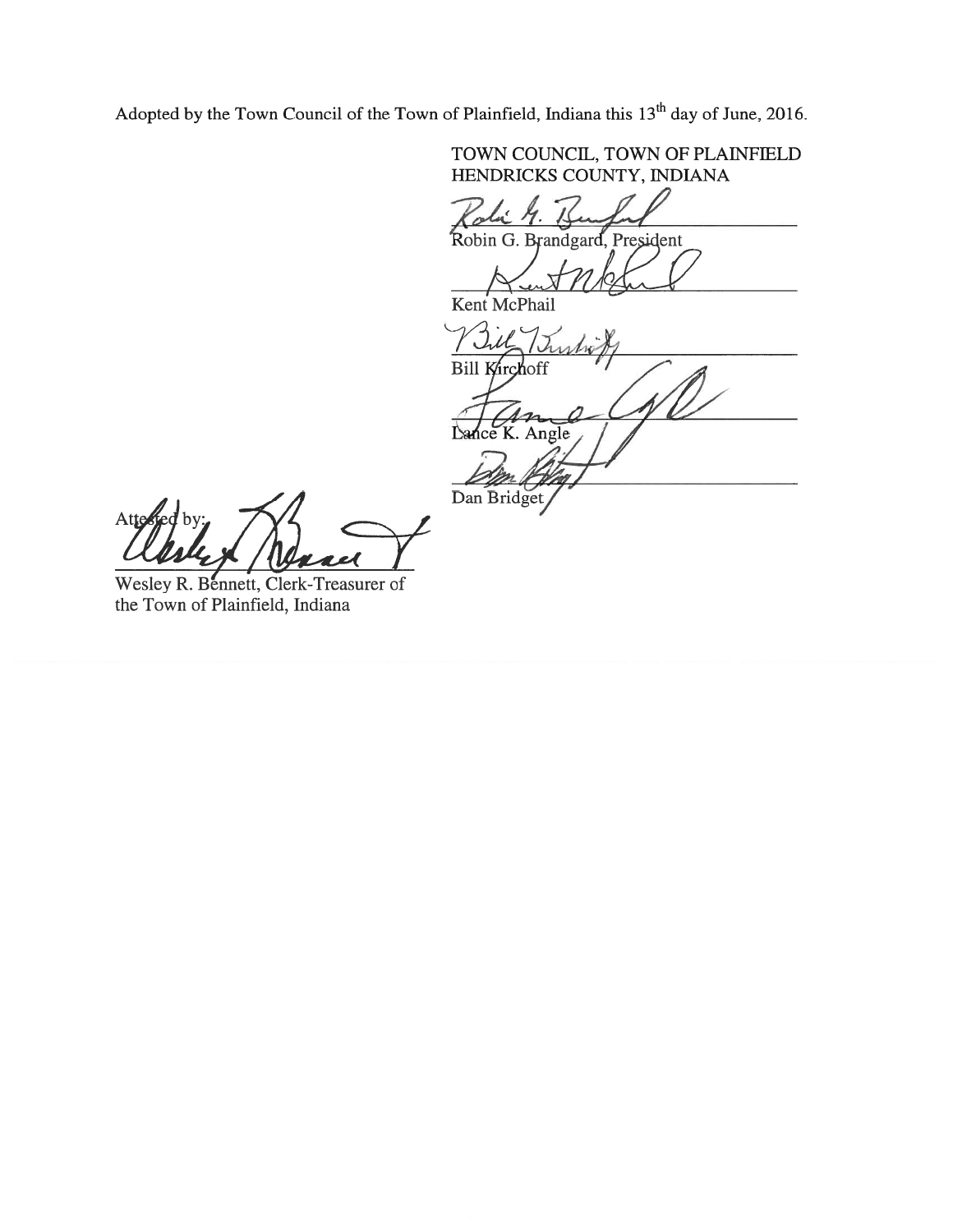

#### STATEMENT OF BENEFITS REAL ESTATE IMPROVEMENTS State Form 51767 (R6 / 10-14)

- 
- 
- IC 6-1 1-12 7-5.7(b)
- 5. For a Form SB-1/Real Property that is approved after June 30, 2013, the designating body is required to establish an abatement schedule for each<br>deduction allowed. For a Form SB-1/Real Property that is approved prior to

|                                                                                                                                                                                                                                                                                                                                                                                                                                                                                                                                                                                                                                                                                                                                                                                                                                                                                                                                                                                                                                                                                                                                                                                                                                                                                                                                                                                                                                                                                                                                                                                                                                                                                                                                                                                                                                                                                           |                                                                                           | <b>STATEMENT OF BENEFITS</b>                                                                                                                                                                                                                                      |                 |                                                                                     |                                 | 20                | <b>PAY 20</b>                                                                                                                                                                      |  |  |
|-------------------------------------------------------------------------------------------------------------------------------------------------------------------------------------------------------------------------------------------------------------------------------------------------------------------------------------------------------------------------------------------------------------------------------------------------------------------------------------------------------------------------------------------------------------------------------------------------------------------------------------------------------------------------------------------------------------------------------------------------------------------------------------------------------------------------------------------------------------------------------------------------------------------------------------------------------------------------------------------------------------------------------------------------------------------------------------------------------------------------------------------------------------------------------------------------------------------------------------------------------------------------------------------------------------------------------------------------------------------------------------------------------------------------------------------------------------------------------------------------------------------------------------------------------------------------------------------------------------------------------------------------------------------------------------------------------------------------------------------------------------------------------------------------------------------------------------------------------------------------------------------|-------------------------------------------------------------------------------------------|-------------------------------------------------------------------------------------------------------------------------------------------------------------------------------------------------------------------------------------------------------------------|-----------------|-------------------------------------------------------------------------------------|---------------------------------|-------------------|------------------------------------------------------------------------------------------------------------------------------------------------------------------------------------|--|--|
| <b>REAL ESTATE IMPROVEMENTS</b>                                                                                                                                                                                                                                                                                                                                                                                                                                                                                                                                                                                                                                                                                                                                                                                                                                                                                                                                                                                                                                                                                                                                                                                                                                                                                                                                                                                                                                                                                                                                                                                                                                                                                                                                                                                                                                                           |                                                                                           |                                                                                                                                                                                                                                                                   |                 |                                                                                     |                                 |                   | FORM SB-1 / Real Property                                                                                                                                                          |  |  |
|                                                                                                                                                                                                                                                                                                                                                                                                                                                                                                                                                                                                                                                                                                                                                                                                                                                                                                                                                                                                                                                                                                                                                                                                                                                                                                                                                                                                                                                                                                                                                                                                                                                                                                                                                                                                                                                                                           | State Form 51767 (R6 / 10-14)<br>Prescribed by the Department of Local Government Finance |                                                                                                                                                                                                                                                                   |                 |                                                                                     |                                 |                   | <b>PRIVACY NOTICE</b>                                                                                                                                                              |  |  |
|                                                                                                                                                                                                                                                                                                                                                                                                                                                                                                                                                                                                                                                                                                                                                                                                                                                                                                                                                                                                                                                                                                                                                                                                                                                                                                                                                                                                                                                                                                                                                                                                                                                                                                                                                                                                                                                                                           |                                                                                           | This statement is being completed for real property that qualifies under the following Indiana Code (check one box):<br>Redevelopment or rehabilitation of real estate improvements (IC 6-1.1-12.1-4)<br>$\Box$ Residentially distressed area (IC 6-1.1-12.1-4.1) |                 |                                                                                     |                                 |                   | Any information concerning the cost<br>of the property and specific salaries<br>paid to individual employees by the<br>property owner is confidential per<br>IC 6-1, 1-12, 1-5, 1. |  |  |
| <b>INSTRUCTIONS.</b><br>1. This statement must be submitted to the body designating the Economic Revitalization Area prior to the public hearing if the designating body requires<br>information from the applicant in making its decision about whether to designate an Economic Revitalization Area. Otherwise, this statement must be<br>submitted to the designating body BEFORE the redevelopment or rehabilitation of real property for which the person wishes to claim a deduction.<br>2. The statement of benefits form must be submitted to the designating body and the area designated an economic revitalization area before the initiation of<br>the redevelopment or rehabilitation for which the person desires to claim a deduction.<br>3. To obtain a deduction, a Form 322/RE must be filed with the County Auditor before May 10 in the year in which the addition to assessed valuation is<br>made or not later than thirty (30) days after the assessment notice is mailed to the property owner if it was mailed after April 10. A property owner who<br>failed to file a deduction application within the prescribed deadline may file an application between March 1 and May 10 of a subsequent year.<br>4. A property owner who files for the deduction must provide the County Auditor and designating body with a Form CF-1/Real Property. The Form CF-1/Real<br>Property should be attached to the Form 322/RE when the deduction is first claimed and then updated annually for each year the deduction is applicable.<br>$IC 6-1.1-12.1-5.1(b)$<br>5. For a Form SB-1/Real Property that is approved after June 30, 2013, the designating body is required to establish an abatement schedule for each<br>deduction allowed. For a Form SB-1/Real Property that is approved prior to July 1, 2013, the abatement schedule approved by the designating body |                                                                                           |                                                                                                                                                                                                                                                                   |                 |                                                                                     |                                 |                   |                                                                                                                                                                                    |  |  |
| <b>SECTION 1</b>                                                                                                                                                                                                                                                                                                                                                                                                                                                                                                                                                                                                                                                                                                                                                                                                                                                                                                                                                                                                                                                                                                                                                                                                                                                                                                                                                                                                                                                                                                                                                                                                                                                                                                                                                                                                                                                                          |                                                                                           | remains in effect. IC 6-1.1-12.1-17                                                                                                                                                                                                                               |                 | <b>TAXPAYER INFORMATION</b>                                                         |                                 |                   |                                                                                                                                                                                    |  |  |
| Name of taxpayer                                                                                                                                                                                                                                                                                                                                                                                                                                                                                                                                                                                                                                                                                                                                                                                                                                                                                                                                                                                                                                                                                                                                                                                                                                                                                                                                                                                                                                                                                                                                                                                                                                                                                                                                                                                                                                                                          |                                                                                           | <b>LIT Industrial Limited Partnership</b>                                                                                                                                                                                                                         |                 |                                                                                     |                                 |                   |                                                                                                                                                                                    |  |  |
|                                                                                                                                                                                                                                                                                                                                                                                                                                                                                                                                                                                                                                                                                                                                                                                                                                                                                                                                                                                                                                                                                                                                                                                                                                                                                                                                                                                                                                                                                                                                                                                                                                                                                                                                                                                                                                                                                           |                                                                                           | Address of laxpayer (number and street, city, state, and ZIP code)                                                                                                                                                                                                |                 |                                                                                     |                                 |                   |                                                                                                                                                                                    |  |  |
| Name of contact person                                                                                                                                                                                                                                                                                                                                                                                                                                                                                                                                                                                                                                                                                                                                                                                                                                                                                                                                                                                                                                                                                                                                                                                                                                                                                                                                                                                                                                                                                                                                                                                                                                                                                                                                                                                                                                                                    |                                                                                           | 1717 McKinney Avenue, Suite 1900, Dallas, Texas 75202                                                                                                                                                                                                             |                 | Telephone number                                                                    |                                 | E-mail address    |                                                                                                                                                                                    |  |  |
| <b>John Clinton</b>                                                                                                                                                                                                                                                                                                                                                                                                                                                                                                                                                                                                                                                                                                                                                                                                                                                                                                                                                                                                                                                                                                                                                                                                                                                                                                                                                                                                                                                                                                                                                                                                                                                                                                                                                                                                                                                                       |                                                                                           |                                                                                                                                                                                                                                                                   |                 | (214) 775-7685                                                                      |                                 |                   | John.Clinton@Clarionpartners.com                                                                                                                                                   |  |  |
| <b>SECTION 2</b><br>LOCATION AND DESCRIPTION OF PROPOSED PROJECT<br>Name of designating body                                                                                                                                                                                                                                                                                                                                                                                                                                                                                                                                                                                                                                                                                                                                                                                                                                                                                                                                                                                                                                                                                                                                                                                                                                                                                                                                                                                                                                                                                                                                                                                                                                                                                                                                                                                              |                                                                                           |                                                                                                                                                                                                                                                                   |                 |                                                                                     |                                 |                   |                                                                                                                                                                                    |  |  |
|                                                                                                                                                                                                                                                                                                                                                                                                                                                                                                                                                                                                                                                                                                                                                                                                                                                                                                                                                                                                                                                                                                                                                                                                                                                                                                                                                                                                                                                                                                                                                                                                                                                                                                                                                                                                                                                                                           |                                                                                           |                                                                                                                                                                                                                                                                   |                 |                                                                                     |                                 | Resolution number |                                                                                                                                                                                    |  |  |
| <b>Town of Plainfield</b><br>Location of property                                                                                                                                                                                                                                                                                                                                                                                                                                                                                                                                                                                                                                                                                                                                                                                                                                                                                                                                                                                                                                                                                                                                                                                                                                                                                                                                                                                                                                                                                                                                                                                                                                                                                                                                                                                                                                         |                                                                                           |                                                                                                                                                                                                                                                                   |                 |                                                                                     |                                 |                   |                                                                                                                                                                                    |  |  |
|                                                                                                                                                                                                                                                                                                                                                                                                                                                                                                                                                                                                                                                                                                                                                                                                                                                                                                                                                                                                                                                                                                                                                                                                                                                                                                                                                                                                                                                                                                                                                                                                                                                                                                                                                                                                                                                                                           |                                                                                           | 3647 Plainfield Road (address is approximate)                                                                                                                                                                                                                     |                 | County<br>Hendricks                                                                 |                                 |                   | DLGF taxing district number                                                                                                                                                        |  |  |
|                                                                                                                                                                                                                                                                                                                                                                                                                                                                                                                                                                                                                                                                                                                                                                                                                                                                                                                                                                                                                                                                                                                                                                                                                                                                                                                                                                                                                                                                                                                                                                                                                                                                                                                                                                                                                                                                                           |                                                                                           | Description of real property improvements, redevelopment, or rehabilitation (use additional sheets if necessary)<br>GreenParke Two is a proposed 702,000sf speculative distribution facility to be constructed on approximately 64                                |                 |                                                                                     |                                 | 9/1/2016          | Estimated start date (month, day, year)                                                                                                                                            |  |  |
|                                                                                                                                                                                                                                                                                                                                                                                                                                                                                                                                                                                                                                                                                                                                                                                                                                                                                                                                                                                                                                                                                                                                                                                                                                                                                                                                                                                                                                                                                                                                                                                                                                                                                                                                                                                                                                                                                           |                                                                                           | acres in the GreenParke at Airwest Business Park                                                                                                                                                                                                                  |                 |                                                                                     |                                 | 9/1/2017          | Estimated completion date (month, day, year)                                                                                                                                       |  |  |
| <b>SECTION 3</b><br>Current number                                                                                                                                                                                                                                                                                                                                                                                                                                                                                                                                                                                                                                                                                                                                                                                                                                                                                                                                                                                                                                                                                                                                                                                                                                                                                                                                                                                                                                                                                                                                                                                                                                                                                                                                                                                                                                                        |                                                                                           | <b>Salaries</b>                                                                                                                                                                                                                                                   | Number retained | ESTIMATE OF EMPLOYEES AND SALARIES AS RESULT OF PROPOSED PROJECT<br><b>Salaries</b> | Number additional               |                   | <b>Salaries</b>                                                                                                                                                                    |  |  |
| <b>SECTION 4</b>                                                                                                                                                                                                                                                                                                                                                                                                                                                                                                                                                                                                                                                                                                                                                                                                                                                                                                                                                                                                                                                                                                                                                                                                                                                                                                                                                                                                                                                                                                                                                                                                                                                                                                                                                                                                                                                                          |                                                                                           |                                                                                                                                                                                                                                                                   |                 | ESTIMATED TOTAL COST AND VALUE OF PROPOSED PROJECT                                  |                                 |                   |                                                                                                                                                                                    |  |  |
|                                                                                                                                                                                                                                                                                                                                                                                                                                                                                                                                                                                                                                                                                                                                                                                                                                                                                                                                                                                                                                                                                                                                                                                                                                                                                                                                                                                                                                                                                                                                                                                                                                                                                                                                                                                                                                                                                           |                                                                                           |                                                                                                                                                                                                                                                                   |                 | <b>COST</b>                                                                         | <b>REAL ESTATE IMPROVEMENTS</b> |                   | <b>ASSESSED VALUE</b>                                                                                                                                                              |  |  |
| Current values                                                                                                                                                                                                                                                                                                                                                                                                                                                                                                                                                                                                                                                                                                                                                                                                                                                                                                                                                                                                                                                                                                                                                                                                                                                                                                                                                                                                                                                                                                                                                                                                                                                                                                                                                                                                                                                                            |                                                                                           | Plus estimated values of proposed project                                                                                                                                                                                                                         |                 |                                                                                     | 0.00<br>20.000.000.00           |                   | 0.00<br>20.000.000.00                                                                                                                                                              |  |  |
|                                                                                                                                                                                                                                                                                                                                                                                                                                                                                                                                                                                                                                                                                                                                                                                                                                                                                                                                                                                                                                                                                                                                                                                                                                                                                                                                                                                                                                                                                                                                                                                                                                                                                                                                                                                                                                                                                           |                                                                                           | Less values of any property being replaced                                                                                                                                                                                                                        |                 |                                                                                     | 0.00                            |                   | 0.00                                                                                                                                                                               |  |  |
| <b>SECTION 5</b>                                                                                                                                                                                                                                                                                                                                                                                                                                                                                                                                                                                                                                                                                                                                                                                                                                                                                                                                                                                                                                                                                                                                                                                                                                                                                                                                                                                                                                                                                                                                                                                                                                                                                                                                                                                                                                                                          |                                                                                           | Net estimated values upon completion of project                                                                                                                                                                                                                   |                 | WASTE CONVERTED AND OTHER BENEFITS PROMISED BY THE TAXPAYER                         | 20,000,000.00                   |                   | 20,000,000.00                                                                                                                                                                      |  |  |
|                                                                                                                                                                                                                                                                                                                                                                                                                                                                                                                                                                                                                                                                                                                                                                                                                                                                                                                                                                                                                                                                                                                                                                                                                                                                                                                                                                                                                                                                                                                                                                                                                                                                                                                                                                                                                                                                                           |                                                                                           | Estimated solid waste converted (pounds) 0.00                                                                                                                                                                                                                     |                 | Estimated hazardous waste converted (pounds) 0.00                                   |                                 |                   |                                                                                                                                                                                    |  |  |
| Other benefits<br>lease-up.                                                                                                                                                                                                                                                                                                                                                                                                                                                                                                                                                                                                                                                                                                                                                                                                                                                                                                                                                                                                                                                                                                                                                                                                                                                                                                                                                                                                                                                                                                                                                                                                                                                                                                                                                                                                                                                               |                                                                                           | The project is intended to be constructed on a speculative basis. The estimated jobs, retained jobs and salaries will be determined upon                                                                                                                          |                 |                                                                                     |                                 |                   |                                                                                                                                                                                    |  |  |
| <b>SECTION 6</b>                                                                                                                                                                                                                                                                                                                                                                                                                                                                                                                                                                                                                                                                                                                                                                                                                                                                                                                                                                                                                                                                                                                                                                                                                                                                                                                                                                                                                                                                                                                                                                                                                                                                                                                                                                                                                                                                          |                                                                                           |                                                                                                                                                                                                                                                                   |                 | <b>TAXPAYER CERTIFICATION</b>                                                       |                                 |                   |                                                                                                                                                                                    |  |  |
| Signature of authorized repres                                                                                                                                                                                                                                                                                                                                                                                                                                                                                                                                                                                                                                                                                                                                                                                                                                                                                                                                                                                                                                                                                                                                                                                                                                                                                                                                                                                                                                                                                                                                                                                                                                                                                                                                                                                                                                                            |                                                                                           | I hereby certify that the representations in this statement are true.                                                                                                                                                                                             |                 |                                                                                     |                                 |                   | Date signed (month, day, year)                                                                                                                                                     |  |  |
| Printed name                                                                                                                                                                                                                                                                                                                                                                                                                                                                                                                                                                                                                                                                                                                                                                                                                                                                                                                                                                                                                                                                                                                                                                                                                                                                                                                                                                                                                                                                                                                                                                                                                                                                                                                                                                                                                                                                              | authorized repres                                                                         | glative<br>LIHTO                                                                                                                                                                                                                                                  |                 | Title                                                                               | SEAKIOR MOR PRE                 |                   |                                                                                                                                                                                    |  |  |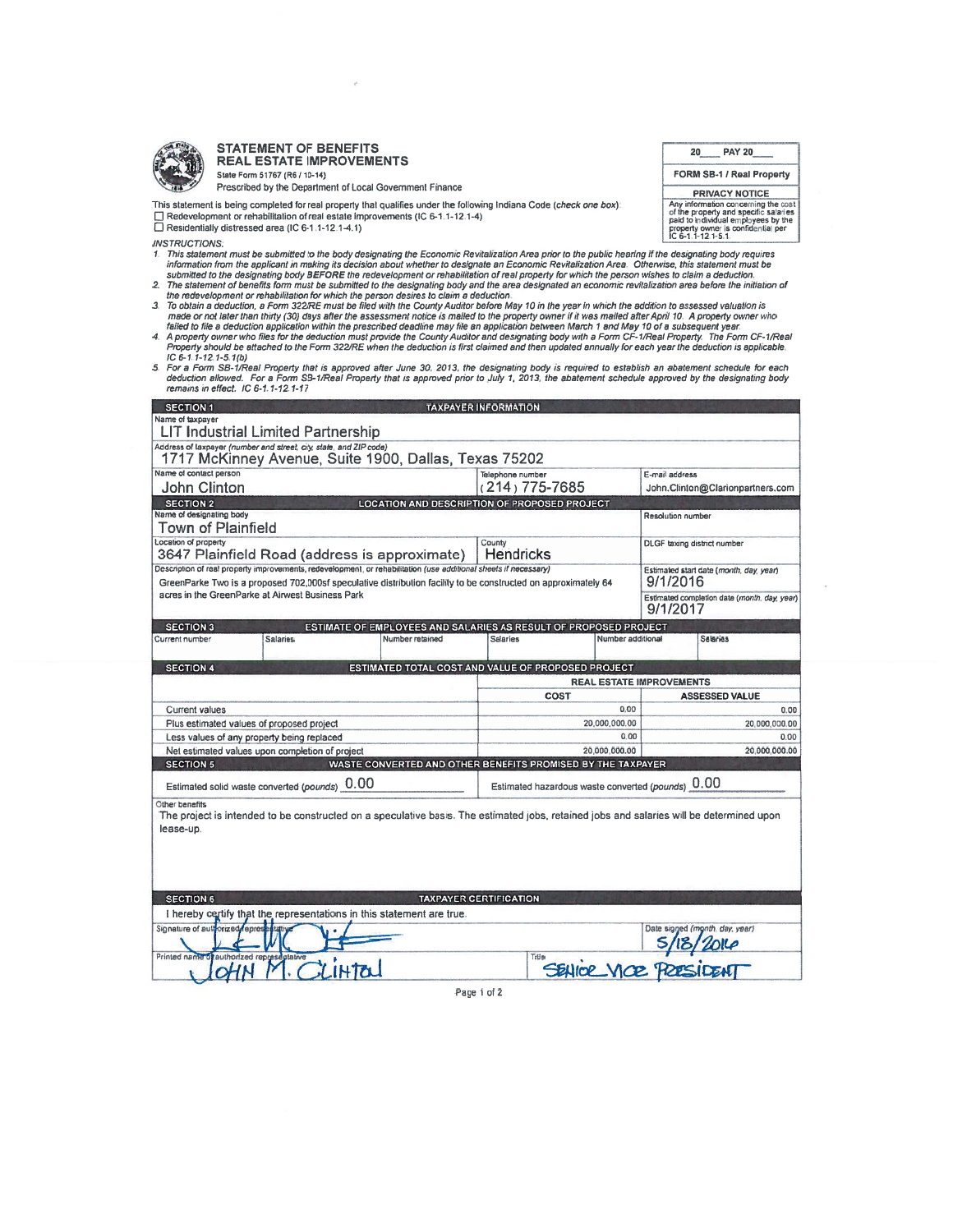|                                                                                                                                                                                                                                                                                                                                                                                                                                                                                                                                                                                                                                                                                                                                                                                                                                                                                                                                                                                                                                                                                                                                                                                                            |                                                                                                                                                                                                                         | FOR USE OF THE DESIGNATING BODY |                                   |  |                                 |  |  |  |  |
|------------------------------------------------------------------------------------------------------------------------------------------------------------------------------------------------------------------------------------------------------------------------------------------------------------------------------------------------------------------------------------------------------------------------------------------------------------------------------------------------------------------------------------------------------------------------------------------------------------------------------------------------------------------------------------------------------------------------------------------------------------------------------------------------------------------------------------------------------------------------------------------------------------------------------------------------------------------------------------------------------------------------------------------------------------------------------------------------------------------------------------------------------------------------------------------------------------|-------------------------------------------------------------------------------------------------------------------------------------------------------------------------------------------------------------------------|---------------------------------|-----------------------------------|--|---------------------------------|--|--|--|--|
|                                                                                                                                                                                                                                                                                                                                                                                                                                                                                                                                                                                                                                                                                                                                                                                                                                                                                                                                                                                                                                                                                                                                                                                                            | We find that the applicant meets the general standards in the resolution adopted or to be adopted by this body. Said resolution, passed or to be passed<br>under IC 6-1.1-12.1, provides for the following limitations: |                                 |                                   |  |                                 |  |  |  |  |
|                                                                                                                                                                                                                                                                                                                                                                                                                                                                                                                                                                                                                                                                                                                                                                                                                                                                                                                                                                                                                                                                                                                                                                                                            | A. The designated area has been limited to a period of time not to exceed 10 (121 calendar years* (see below). The date this designation<br>expires is $\mu$ 2026                                                       |                                 |                                   |  |                                 |  |  |  |  |
|                                                                                                                                                                                                                                                                                                                                                                                                                                                                                                                                                                                                                                                                                                                                                                                                                                                                                                                                                                                                                                                                                                                                                                                                            | B. The type of deduction that is allowed in the designated area is limited to:<br>1. Redevelopment or rehabilitation of real estate improvements<br>2. Residentially distressed areas                                   | <b>T</b> Yes<br>$\Box$ Yes      | $\square$ No<br><b>■No</b>        |  |                                 |  |  |  |  |
|                                                                                                                                                                                                                                                                                                                                                                                                                                                                                                                                                                                                                                                                                                                                                                                                                                                                                                                                                                                                                                                                                                                                                                                                            | C. The amount of the deduction applicable is limited to \$                                                                                                                                                              |                                 |                                   |  |                                 |  |  |  |  |
|                                                                                                                                                                                                                                                                                                                                                                                                                                                                                                                                                                                                                                                                                                                                                                                                                                                                                                                                                                                                                                                                                                                                                                                                            | D. Other limitations or conditions (specify)                                                                                                                                                                            |                                 |                                   |  |                                 |  |  |  |  |
|                                                                                                                                                                                                                                                                                                                                                                                                                                                                                                                                                                                                                                                                                                                                                                                                                                                                                                                                                                                                                                                                                                                                                                                                            | E. Number of years allowed:<br>$\Box$ Year 1<br>$\Box$ Year 2<br>$\Box$ Year 6<br>□ Year 7                                                                                                                              | $\Box$ Year 3<br>□ Year 8       | $\Box$ Year 4<br>$\Box$ Year 9    |  | Year 5 (* see below)<br>Year 10 |  |  |  |  |
| F. For a statement of benefits approved after June 30, 2013, did this designating body adopt an abatement schedule per IC 6-1.1-12.1-17?<br>$\Box$ Yes $\Box$ No<br>If yes, attach a copy of the abatement schedule to this form.<br>If no, the designating body is required to establish an abatement schedule before the deduction can be determined.<br>We have also reviewed the information contained in the statement of benefits and find that the estimates and expectations are reasonable and have<br>determined that the totality of benefits is sufficient to justify the deduction described above.                                                                                                                                                                                                                                                                                                                                                                                                                                                                                                                                                                                           |                                                                                                                                                                                                                         |                                 |                                   |  |                                 |  |  |  |  |
|                                                                                                                                                                                                                                                                                                                                                                                                                                                                                                                                                                                                                                                                                                                                                                                                                                                                                                                                                                                                                                                                                                                                                                                                            | Approved (signature) and title of guthorized member of designating body)                                                                                                                                                | Telephone number                |                                   |  | Date signed (month, day, year)  |  |  |  |  |
|                                                                                                                                                                                                                                                                                                                                                                                                                                                                                                                                                                                                                                                                                                                                                                                                                                                                                                                                                                                                                                                                                                                                                                                                            | Tearl Corner Pressed 317) 839-2561<br>Printed name of authorized member of designating body                                                                                                                             |                                 | Name of designating body          |  | 6/27/2016                       |  |  |  |  |
|                                                                                                                                                                                                                                                                                                                                                                                                                                                                                                                                                                                                                                                                                                                                                                                                                                                                                                                                                                                                                                                                                                                                                                                                            | $\n  KoB$ , $\overline{G}$ $\cdot$ $\overline{B}$ $\overline{R}$ $\overline{A}$ $\overline{D}$ $\overline{G}$ $\overline{A}$ $\overline{C}$ $\overline{D}$ $\overline{C}$ Attester $\overline{D}$                       |                                 | Teur 1 0 <sup>2</sup> PLA. NBLE&D |  |                                 |  |  |  |  |
|                                                                                                                                                                                                                                                                                                                                                                                                                                                                                                                                                                                                                                                                                                                                                                                                                                                                                                                                                                                                                                                                                                                                                                                                            |                                                                                                                                                                                                                         |                                 |                                   |  |                                 |  |  |  |  |
|                                                                                                                                                                                                                                                                                                                                                                                                                                                                                                                                                                                                                                                                                                                                                                                                                                                                                                                                                                                                                                                                                                                                                                                                            | Mongh C. Purne, ASSISTON TOND MADALER ANTHONY A PELONA                                                                                                                                                                  |                                 |                                   |  |                                 |  |  |  |  |
| * If the designating body limits the time period during which an area is an economic revitalization area, that limitation does not limit the length of time a<br>taxpayer is entitled to receive a deduction to a number of years that is less than the number of years designated under IC 6-1.1-12.1-17.                                                                                                                                                                                                                                                                                                                                                                                                                                                                                                                                                                                                                                                                                                                                                                                                                                                                                                 |                                                                                                                                                                                                                         |                                 |                                   |  |                                 |  |  |  |  |
| A. For residentially distressed areas where the Form SB-1/Real Property was approved prior to July 1, 2013, the deductions established in IC<br>6-1.1-12.1-4.1 remain in effect. The deduction period may not exceed five (5) years. For a Form SB-1/Real Property that is approved after June 30,<br>2013, the designating body is required to establish an abatement schedule for each deduction allowed The deduction period may not exceed ten<br>(10) years. (See IC 6-1.1-12.1-17 below.)<br>B. For the redevelopment or rehabilitation of real property where the Form SB-1/Real Property was approved prior to July 1, 2013, the abatement<br>schedule approved by the designating body remains in effect. For a Form SB-1/Real Property that is approved after June 30, 2013, the designating<br>body is required to establish an abatement schedule for each deduction allowed. (See IC 6-1.1-12.1-17 below.)                                                                                                                                                                                                                                                                                    |                                                                                                                                                                                                                         |                                 |                                   |  |                                 |  |  |  |  |
| IC 6-1.1-12.1-17<br>Abatement schedules<br>Sec. 17 (a) A designating body may provide to a business that is established in or relocated to a revitalization area and that receives a deduction under<br>section 4 or 4.5 of this chapter an abatement schedule based on the following factors:<br>(1) The total amount of the taxpayer's investment in real and personal property.<br>(2) The number of new full-time equivalent jobs created<br>(3) The average wage of the new employees compared to the state minimum wage.<br>(4) The infrastructure requirements for the taxpayer's investment.<br>(b) This subsection applies to a statement of benefits approved after June 30, 2013. A designating body shall establish an abatement schedule<br>for each deduction allowed under this chapter. An abatement schedule must specify the percentage amount of the deduction for each year of<br>the deduction. An abatement schedule may not exceed ten (10) years.<br>(c) An abatement schedule approved for a particular taxpayer before July 1, 2013, remains in effect until the abatement schedule expires under<br>the terms of the resolution approving the taxpayer's statement of benefits. |                                                                                                                                                                                                                         |                                 |                                   |  |                                 |  |  |  |  |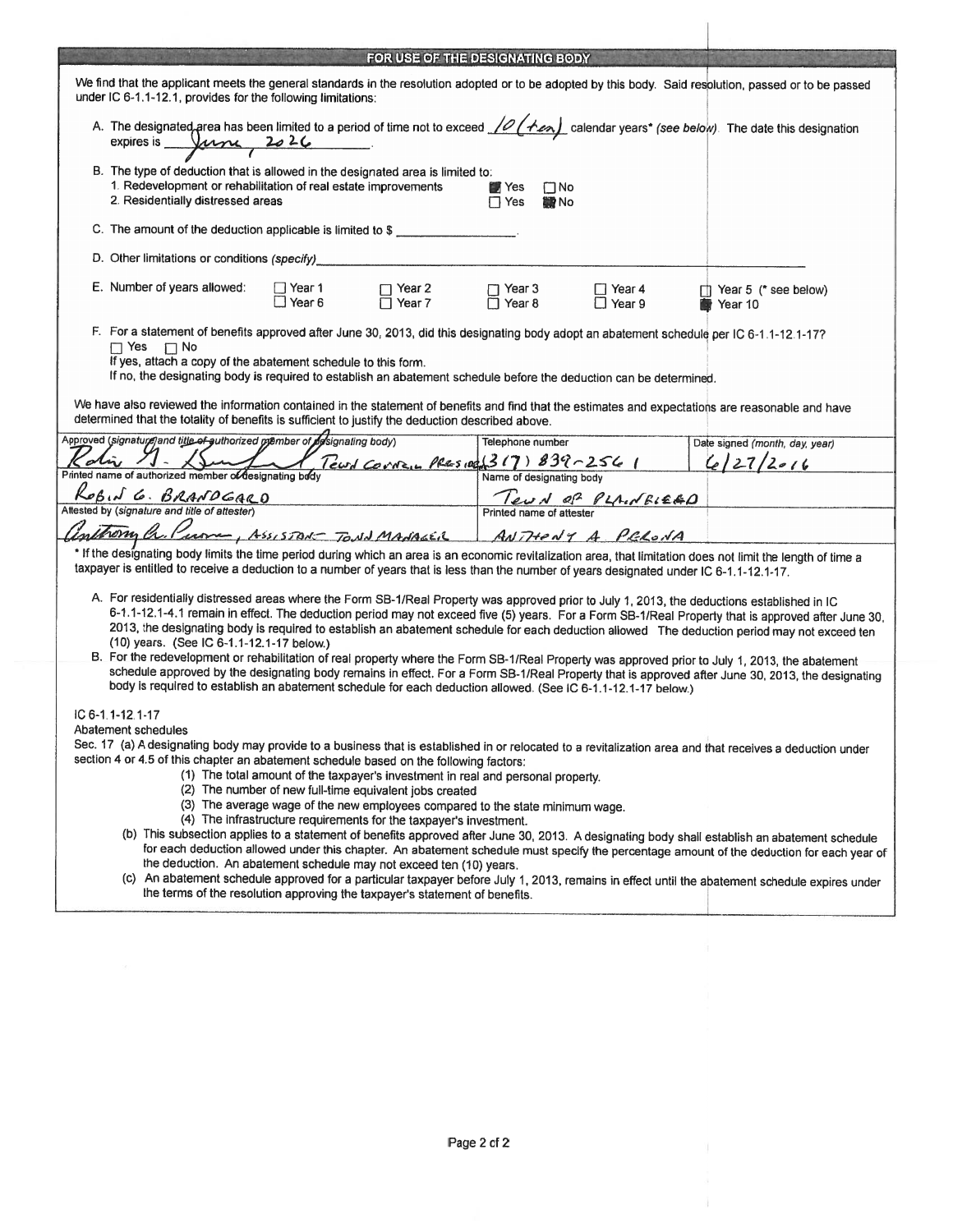### Greenparke 2 Description

<sup>A</sup> par<sup>t</sup> of the Northeast and Northwest Quarters of Section 29, Township 15 North, Range 2 East, Guilford Township, Hendricks County, Indiana, more particularly described as follows:

Commencing at the northeast corner of the Northeast Quarter of said section, marked by <sup>a</sup> Harrison Monument, proceed thence South 01 degrees <sup>24</sup> minutes 31 seconds East (assumed bearing) along the east line of said Northeast Quarter 664.57 feet to the northeast corner of the South Half of the North Half of said Northeast Quarter, marked by <sup>a</sup> 5/8" rebar with cap stamped "Banning Eng FIRM #0060" (hereafter referred to as "capped rehar"); thence continue along said line South 01 degrees 24 minutes 31 seconds East 664.57 feet to <sup>a</sup> capped rebar marking the South corner of said south half; thence South 88 degrees 45 minutes 45 seconds West 93.26 feet to <sup>a</sup> capped rebar; thence South 04 degrees 55 minutes 06 seconds East 195.76 feet to the POINT OF BEGINNING; thence South 04 degrees 55 minutes 06 seconds East 122.71 feet to <sup>a</sup> rebar with cap stamped "Firm #0018"; thence South 03 degrees 32 minutes 38 seconds East 300.28 feet to <sup>a</sup> rebar with cap stamped "Firm #00 18"; thence South 30 degrees 01 minutes 21 seconds West 80.84 feet to a rebar with cap stamped "Firm #0018"; thence South 10 degrees 14 minutes 40 seconds East 269.86 feet to <sup>a</sup> rebar with cap stamped "Firm #0018"; thence South 05 degrees 17 minutes 34 seconds East 216.02 feet to <sup>a</sup> capped rebar; thence South 82 degrees 31 minutes 30 seconds West 271.55 feet to <sup>a</sup> rebar with cap stamped "Firm #0018"; thence South 88 degrees 45 minutes 35 seconds West 229.33 feet to <sup>a</sup> capped rebar; thence South 86 degrees 55 minutes 07 seconds West 110.07 feet to <sup>a</sup> capped rehar; thence South 29 degrees 50 minutes 08 seconds West 151.24 feet to the south tine of said quarter, marked by <sup>a</sup> capped rebar; thence North 8\$ degrees 34 minutes 25 seconds East along the south line of said quarter 117.93 feet to <sup>a</sup> United Surveying rebar; thence South 04 degrees 38 minutes 20 seconds East 70.12 feet to <sup>a</sup> capped rebar; thence South 88 degrees 34 minutes 26 seconds West 661.17 feet to <sup>a</sup> capped rebar; thence North 53 degrees 22 minutes <sup>41</sup> seconds West 81.13 feet to <sup>a</sup> capped rebat; thence South 88 degrees 34 minutes 26 seconds West 200.00 feet to <sup>a</sup> capped rehar; thence North 78 degrees 11 minutes 57 seconds West 262.72 feet to <sup>a</sup> capped rebar; thence North 64 degrees 46 minutes 31 seconds West 279,87 feet to <sup>a</sup> capped rebar; thence South 89 degrees 11 minutes 55 seconds West 70,00 feet to <sup>a</sup> capped rebar; thence South 80 degrees 07 minutes 11 seconds West 536.69 feet to the eastern right of way for Ronald Reagan Parkway, marked by <sup>a</sup> capped rebar; thence along said right of way for the following three (3) calls: 1) thence North 00 degrees 46 minutes <sup>44</sup> seconds West 17406 feet to <sup>a</sup> capped rebar; 2) thence North 01 degrees 03 minutes 34 seconds West 503.14 feet to <sup>a</sup> capped rehar; 3) thence North 03 degrees 46 minutes 40 seconds West 397.80 feet; thence North 89 degrees 11 minutes 55 seconds East 2,576.78 feet to the POINT OF BEGINNING, and containing 64.623 acres of land, more or less.